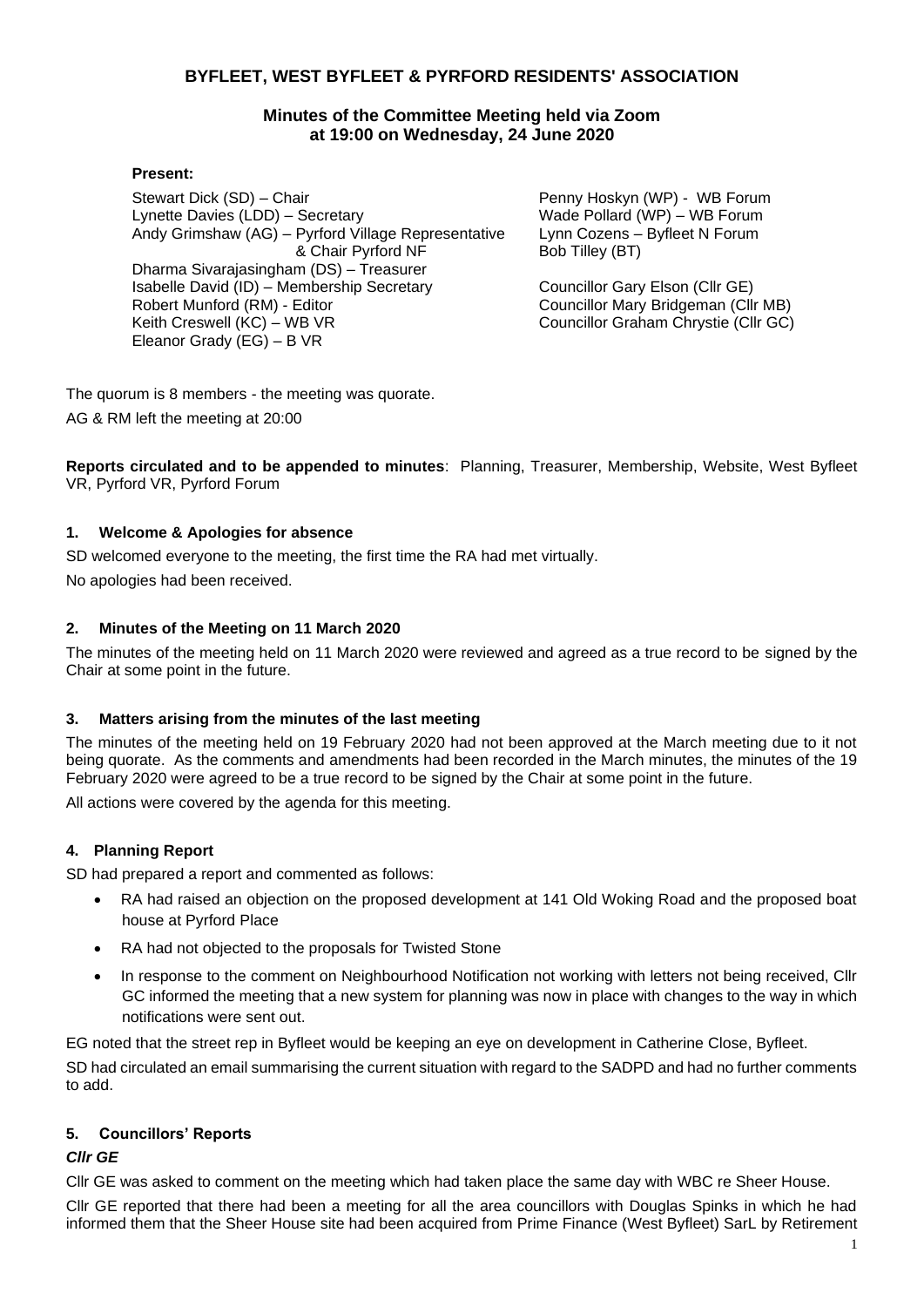Villages Group (wholly owned by AXA). The total investment will be £90 million. This group were proposing to make only minor adjustments to the existing outline planning consent although details were still to be released. Intention was for site clearance work to start in October 2020 with the project likely to take ca. 30 months with access after 24, the remaining time being for fitting out. The indication was that the central square would be retained along with provision for a community space/library and the retail units would be for small independent traders. The underground carparking was unlikely to go ahead and the apartments would be for retirees and not for general release. Councillors had made clear their concerns about the pharmacy and post office.

The committee were pleased to hear that there was finally good news on Sheer House and were broadly supportive. This was good news for the village and the wider community. With a projected older demographic there would be no pressure on school places but medical facilities which were already under pressure would be an issue. The completion of the Broadoaks development would already put a strain on the medical centre. Councillors confirmed their commitment to pursuing this issue with the developer and would also be pushing for another GP practice in Byfleet which would relieve demand on West Byfleet health centre. Early engagement with the Clinical Commissioning Group (CCG) would be the key for medical services. Cllr GC noted that he was in contact with Deborah Hughes for other areas and would now include West Byfleet/Byfleet in discussions.

The wider issue of Woking Walk-in Centre was still to be resolved and Cllr GE committed to finding out more from Jonathan Lord.

The RA had previously objected to the outline planning asking for some minor amendments but it was agreed that in the current scenario a pragmatic approach should be taken. Having derelict buildings in the centre of the village with a resulting loss of retail for a considerable amount of time had been detrimental to the area. RA would seek to engage with the developers to get the best outcomes for the community and would work with the WBNF and councillors to this end. The need to win the support of the community was noted.

*NB* During the meeting Cllr Amanda Boote had posted an announcement on social media which had resulted in a number of positive responses from the community.

RA committed to get a statement out as soon as possible, preferably after a statement from the WBC.

Cllr GE had nothing further, noting the comprehensive report on WB which had been provided by KC. The big concern was supporting the many businesses which remained in WB.

It was noted that retirement homes would not give rise to any NCIL for West Byfleet.

#### *Cllr MB*

Cllr MB noted that she had attended the Council climate meeting and raised the possibility of solar panels on the ground at Camphill Tip. KC explained that landownership was with both WBC and BUC. AG confirmed that BUC had met with Ray Morgan who was in support. KC noted that there was another proposal for the use of this land from Network Rail which was also attractive.

Climate change group in WB were organising wildflower planting ie on roundabouts and KC suggested that contact was made with Louisa Bergman who ran the WB gardening group.

PH noted the need for bins to be regularly emptied on the recreation ground and for more to be provided. Cllr MB would follow this up.

#### *Cllr GChr*

Cllr GChr noted that the fact that council officials were not permitted to make visits was slowing down the planning process. Twisted Stone Golf Club would be a priority once this was possible.

The Woking Joint Committee had cancelled their June meeting and the NCIL review paper would now go before the September committee meeting.

It was proposed that there would be a change to the Planning approval process . Going forward it is the intention that many more planning applications will be dealt with under delegated powers. The exceptions will be:

- > a major development (definition to be confirmed)
- > five or more houses
- > where there are ten or more objections

The Ward Councillor call-in process would remain unchanged.

A paper will be submitted to WBC at the end of July.

Whilst the delays were unacceptable, Cllr GCh asked for some understanding for the difficulties faced by the planning department.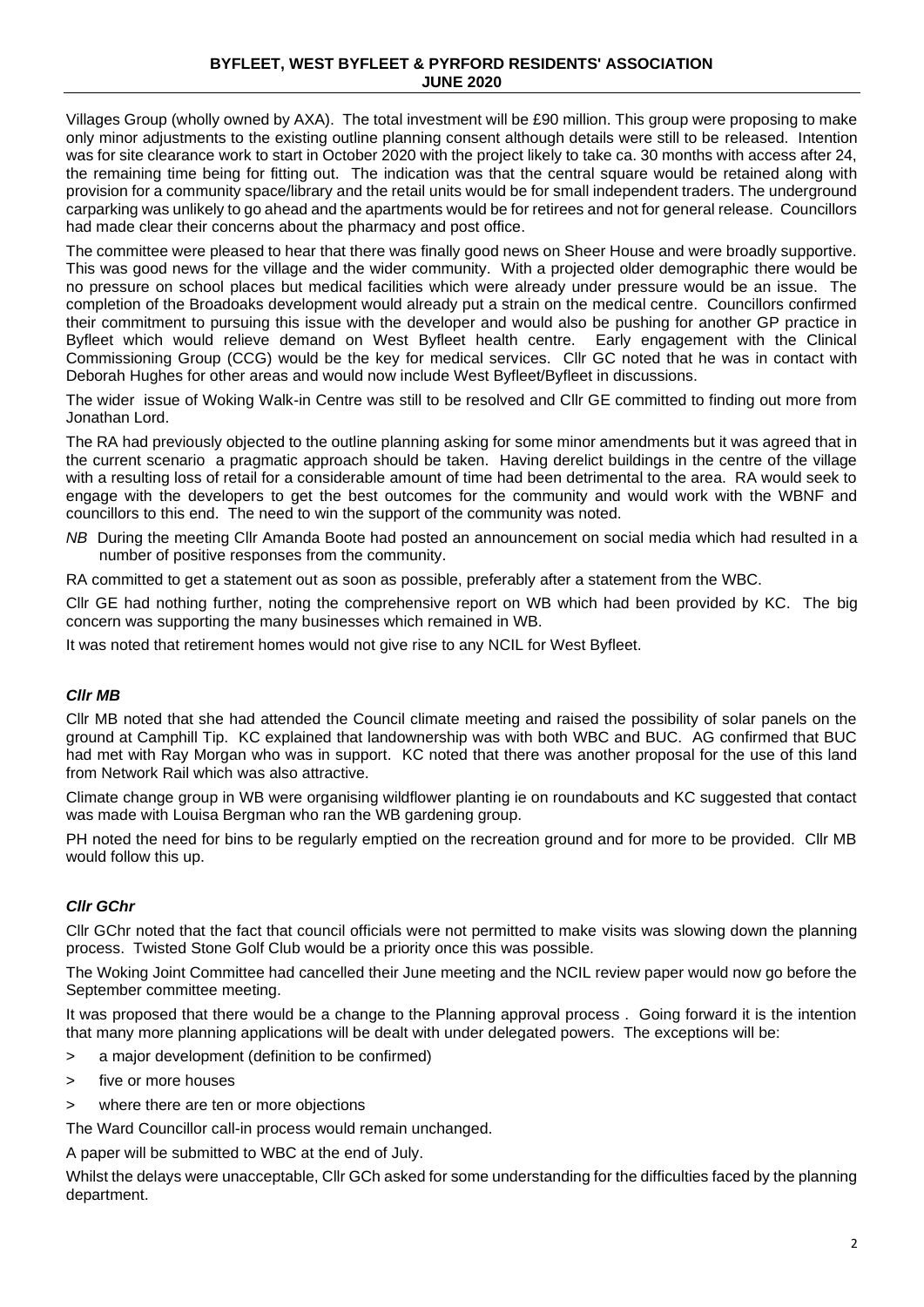The suggestion that an article on how the planning process worked should be included in Newsletter Issue 165 was<br>adreed and Cllr GChr volunteered to do this. agreed and Cllr GChr volunteered to do this.

Cllr GC requested that Cllr GE, who had this in his remit, revisit the CCTV provision in WB and find out if all the cameras were working and whether the images were being used. Cllr GE intended to bring this up with the newly appointed Borough Commander Dave Bentley. WP noted that he had seen work being carried out on the cameras on the WB recreation ground.

EG noted that similar problems with anti-social behaviour had been experienced in the park in Byfleet, although this was not currently of particular concern. Cllr GE was willing to facilitate a meeting for interested residents with Commander Bentley. (See also below item 8 )

#### **6. Treasurer's Report**

The Statement of Affairs report covering the period 1 January to 21 June 2020 had been circulated before the meeting.

Expenditure for the online newsletter was included and showed a saving of £947 in comparison to the previous issue. Some invoices were still outstanding and would be chased for payment.

Subscription collections had been slow but were picking up with monies still to be banked for WB and Pyrford.

The cash reserves stand at £26,663.

#### **7. Membership Secretary's Report**

The report and data which had been circulated before the meeting was noted.

This was ID's first report. She had been getting acquainted with the database and looking at ways to increase the RA's online presence. She listed in her report all the sites the RA's newsletter had been mentioned and noted that Fiona Syrett had been an excellent contact for Byfleet.

There had been 8 enquiries about membership via the website – presumably as a result of the online publication of the newsletter.

ID noted the need to increase member emails if this was to be the means of contact in the future. Street reps had been successful in getting more email addresses but even more were needed. EG committed to encouraging Byfleet street reps to get more emails once it was possible to resume deliveries and subscription collections.

It was noted that there is a proportion of the membership who do not use email.

The need to keep the RA profile high and to encourage new members to join was noted. The RA did not have a Facebook page (there was some resistance to this) but could make use of other social media sites. Regular postings on the website and reminders every 6 months (at least) were suggested.

ID would co-ordinate with RM on a follow up email re the online publication of Newsletter 164.

# **8. Anti-social behaviour**

ID had highlighted the problems Woodlands Avenue residents were having with antisocial behaviour, including possible drug taking in the woods along the canal behind the houses and in the car park.

Cllr GE had arranged for David Bentley, Borough Commander, to meet with householders (9 had accepted the invitation) and see the situation for himself. The feeling was that, currently, very little police presence was evident in this area. There are CCTV cameras on the car park which are, apparently, working but providing no useful evidence (according to the police).

#### **9. AGM 2020**

SD had circulated a lengthy email outlining the options for holding the AGM which had been postponed in March due to Covid-19.

General opinion was that the AGM should now be held as a virtual meeting. A quorum of 35 would be needed so there would be some work to be done around making sure enough people attended.

SD/LDD will work on finding a date and making the arrangements. **ACTION SD/LDD**

SD noted that he was working on a complete re-write of the constitution!

#### **10. Website**

Work had been done to get the information on the website up to date. Thanks to ID, SD and Anita for making all the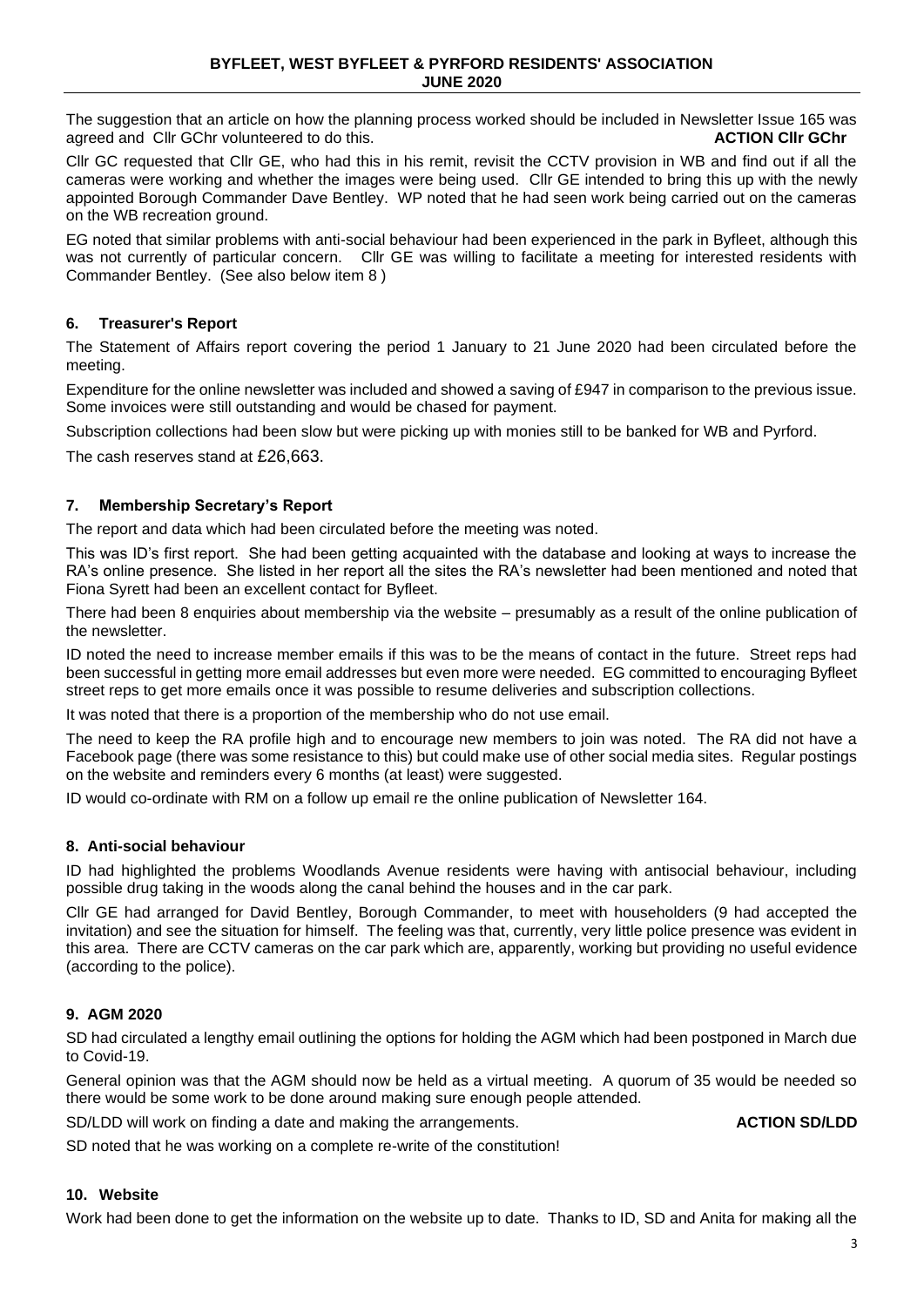changes so quickly.

It was important that the momentum was kept up and that new content was posted on a regular basis. With the news on Sheer House it was likely that this would be the case.

The newsletter had been successfully provided free of charge to all.

Progress had been made towards a members only login for the future and testing had been carried out.

A decision needed to be made as to when this should be implemented and access to the newsletter limited to members only. It had already been agreed that the previous 3 newsletters would always be freely available. Having email addresses for all members was the key to the members area working properly. It was hoped this would also boost membership and therefore increase subscription income.

However, there was a need to find out the appetite for online only newsletters and street reps could be tasked with getting this information. RM would also be asked about costings and the savings to be made digital vs hardcopy vs<br>**ACTION SD/ID/RM** a combination. *ACTION SD/ID/RM*

SD requested a report on the work done with Alan Fuller on the website. ID agreed to co-ordinate with AG and AF<br>**ACTION ID/AG** to get this information.

Website analytics report had been circulated by Anita. This showed an 85% increase in new visitors with the peak at the point at which the newsletter became available. There were more than 2,000 new users on the site.

ID would like to post photos of all committee members who are asked to email their consent. *ACTION ALL*

# **11. Editorial**

Edition 164 had been made available on the website free of charge to all. RM was congratulated on an outstanding issue. It had taken a good deal of work to achieve this and all participants were thanked for their hard work. RM noted that he had enjoyed putting it together. This had been a larger than usual edition with 24 pages (17 in the last one). Some hardcopies had been printed for archiving.

He was now working on Edition 165 and had drawn up some ideas for articles. He asked for suggestions or contributions to be emailed to him. One idea he had was to include a church feature with each one providing an article in rotation.

He also suggested continuing with profiles of the committee and had nominated KC and EG for the next issue. He would email the questions. *ACTION RM/KC/EG*

WP agreed to provide the spending wish list for the NCIL funding. **ACTION WP ACTION WP** 

#### See also discussions under agenda items 7 & 20 – would Edition 165 be digital only? Decision might depend on whether or not street reps were able, and happy, to deliver in current circumstances to do so. Deadline for a decision ie to allow time for printing if hardcopy was the chosen option would be early September. ID would check timeline with RM. VRs also to check with street reps how they felt about delivering. *ACTION ID/RM & VRs*

# **12. Right of Way Report –** no report for this meeting

KC reported that Muddy Lane was not completely resolved and that the judgement against the appeal was still awaited.

#### **13. Village Representative Reports**

**West Byfleet** – a detailed report from KC had been circulated prior to the meeting. He made the following additional comments:

- WBC had issued their cycling strategy at the end of March which he considered to be completely underwhelming! The focus was clearly on the town centre with very little on the outlying areas. A link between Sheerwater with the town centre and West Byfleet did feature.
- KC's request for a petition for the cycling/walking path along the Parvis Road between Byfleet and Broadoaks had been accepted by WBC and would be considered at the Joint Committee on 11 November 2020. KC thanked WBNF, Byfleet Forum and Cllr Amanda Boote for their support in raising the petition which now needed to be publicised. It was agreed that it should go on the website.
- It was pleasing to note that the WBBA now comprised 56 members which was down to the hard work of Cllr GE.
- Other matters were noted.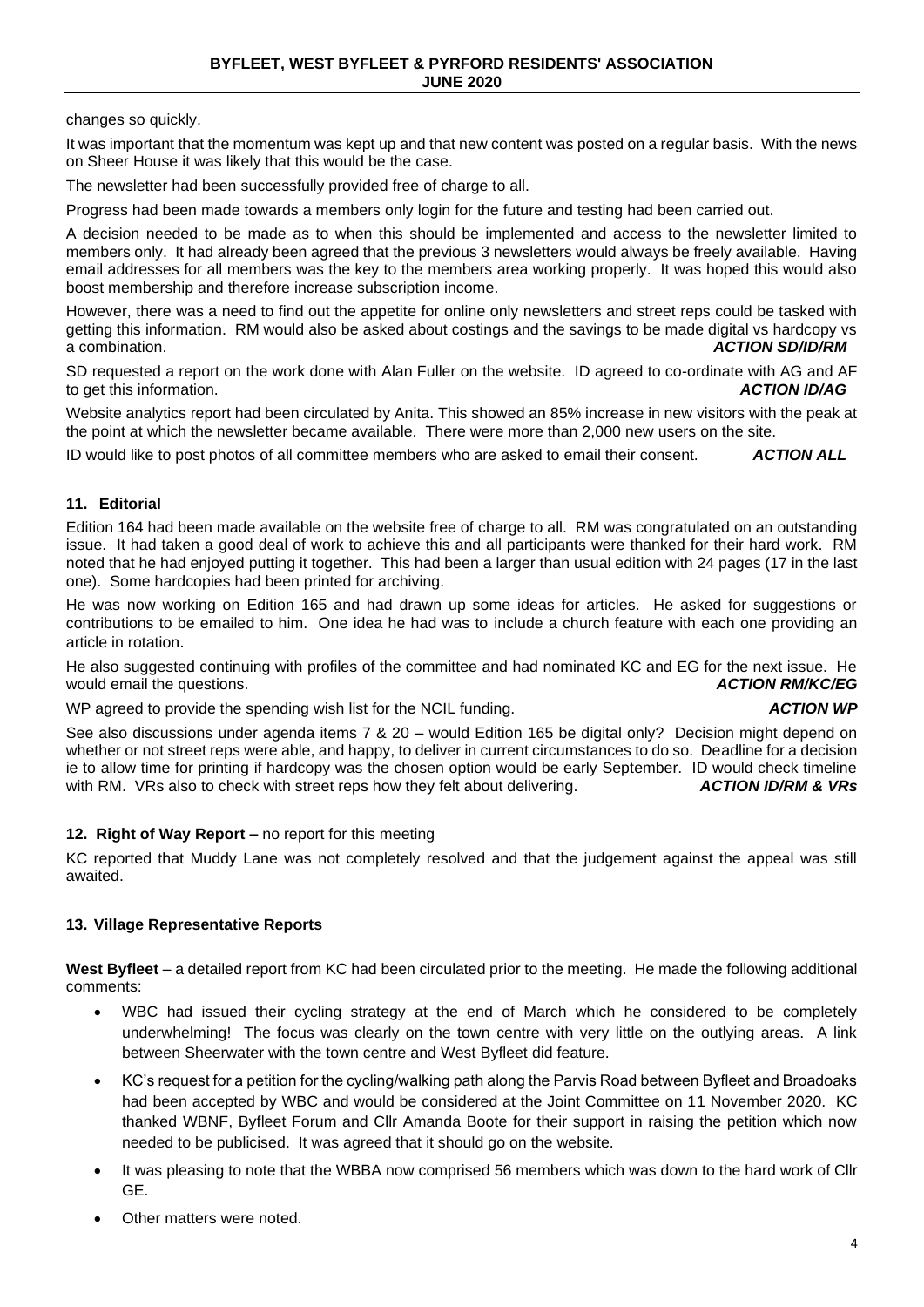**Byfleet –** Eleanor apologised for not having sent a report. She noted that refurbishment on some of the shops in the village was going ahead. She thanked KC for his work on the cycle path link from Byfleet to Broadoaks. Planning for Emerald House had been approved. She was holding some cash collected by one of the street reps which would need to be banked. The Assistant Membership Secretary for Byfleet, Chris Flux, would be moving house this year and a replacement would need to be found.

**Pyrford** - AG commented as follows:

- Some planning applications to monitor
- Work continued with the Heritage Conservation project
- Wish list from Pyrford for NCIL spending to go to councillors summary

On the subject of NCIL, SD stated that the had watched the podcast of the WBC Overview and Scrutiny Committee and had been concerned at the apparent lack of knowledge displayed by Committee Members regarding NCIL. He had written to express this view (in a personal capacity).

# **14. Forum Reports**

*Pyrford* – AG had reported that re-designation was ongoing

*West Byfleet* – WP noted the announcement re Sheer House and wondered about the implications on Broadoaks which would also be providing retirement properties. He would talk to Pegasus. He also had contacts with the Sheer House developers. He noted that retirement properties generated no CIL funding.

One of the three benches provided by NCIL funds had been installed on WB Rec and the other two should follow. WP was planning a walk around with the councillors at some point soon.

No further matters to report.

*Byfleet* – LC reported that work continues on the NF Plan but no meetings had taken place since March.

Work on re-designation was also ongoing.

Good news was that £1,000 had been received from Tesco from the token scheme at that the Crowd Funding imitative had reached its target of £600.

#### **15. AOB**

There was a brief discussion about the planning for 63 Old Woking road and the work in Eden Grove Road.

#### **Drop-in dates**:

**14:00 on Saturday, 10 October 2020** – Pyrford Village Hall booked by AG – likely to go ahead?

**Meeting closed at 20:52** 

Date of the next meeting – **19:00 Wednesday, 22 July 2020 via zoom**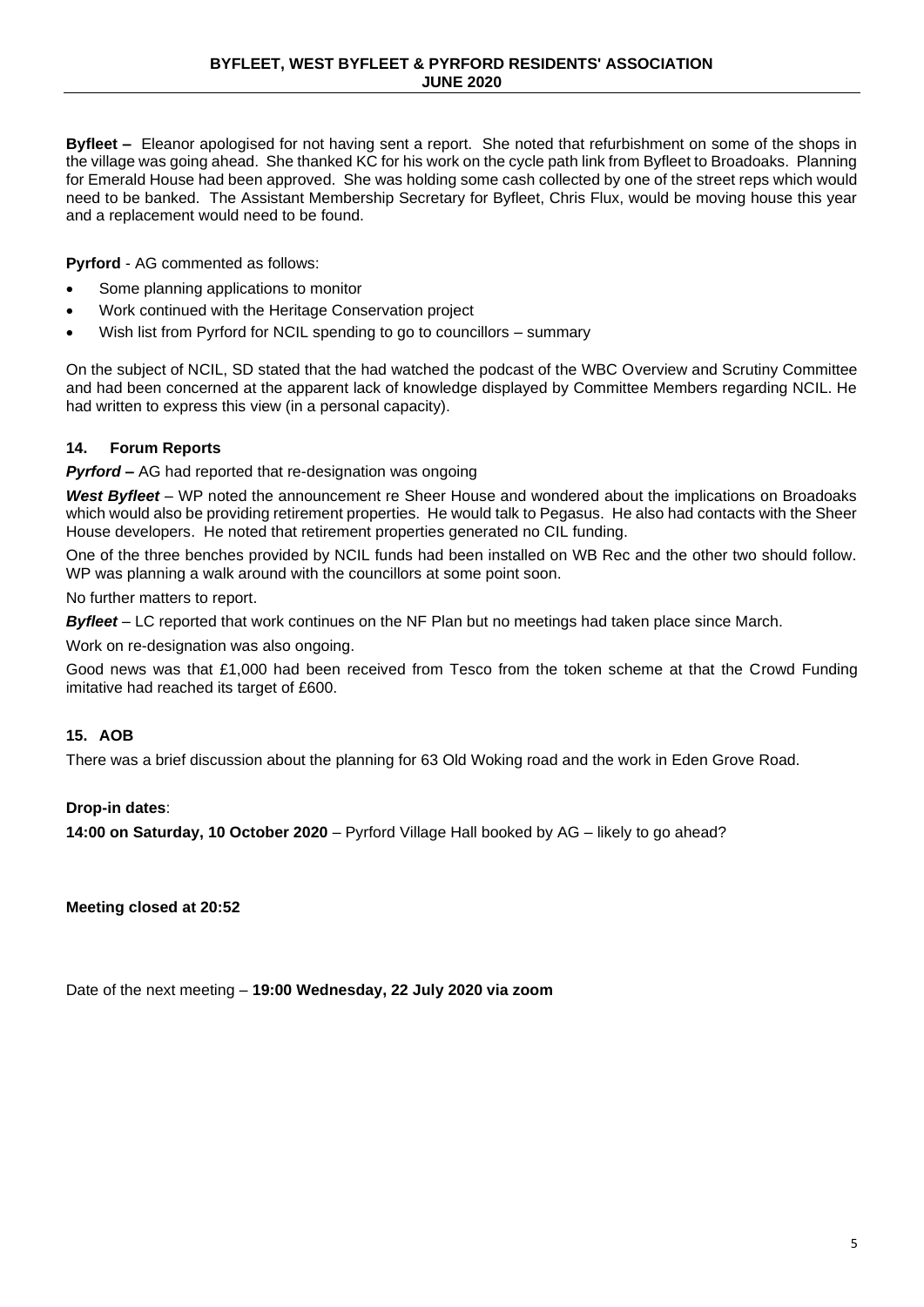# **TREASURER'S REPORT 21st of June 2020**

The following Statement of Financial Affairs is for the period from 1<sup>st</sup> of January 2020 to 21<sup>st</sup> of June 2020.

# **June update on financials**

Our year to date subscription collection £7,071 pounds (April £4,966). Our total cash reserves continue to remain healthy at £26,663 (April £25,546). For the current year up to June 2020, we have a deficit of £926 (March £2,043). We expect to return to cash positive later in the year. We have invoiced £920 in March for advertising and collected £550 so far. Alan Greenwood and sons (£150) and Private GP Clinic (£220) have not paid.

In June 2020, we have released our first electronic only version of The Resident magazine. We will be invoicing our advertisers for their adverts later this week. This would slightly improve our cash position in July if we can collect. We anticipate most of our advertisers would be able to pay however expect slower collection. We will continue to support our longstanding advertisers impacted by Covid-19 by continuing to advertise even if they are unable to pay as part of community support.

We have paid £1,490 towards printing the previous issue of the Resident magazine and £301 pounds for the Walk in Centre leaflets (as in April report). We have spent a further £600 to print envelopes and stationery in the previous quarter. Our electronic copy of The Resident cost us £420 for setup (the printer does the art work and formatting). We have also spent £124 and printed 50 hard copies for archiving. The invoice will be paid next week. The electronic issue resulted in a saving of £947 in comparison to the previous issue.

We will be paying the annual grants to the Neighbourhood Forums later this week. We are waiting for Pyrford to reply on a couple review comments. We will deduct £500 from West Byfleet Neighbourhood Forum for their share of the contribution towards the SADPD Bell Cornwell costs.

Issues and notes.

- 1 RA had received an invoice for £4,491 from Bell Cornwell. This is below the anticipated £5,000 funds set aside by the RA in 2019. This invoice was settled in January 2020.
- 2 Charitable status and gift aid progress is slow due to regulation 19, Covid-19 and other urgent matters. We are deferring this until 2021.
- 3 COVID-19: In 2020, subscriptions income is expected to be up to 25% lower than 2019. This is due to the lockdown and paused collection activity for almost 4 months. This reduction is expected to be around £3,500 based on our 2019 results. We also expect to have fewer advertisements in our resident magazine and expect collection to be slower.

Dharma Sivarajasingham Hon. Treasurer 21/06/2020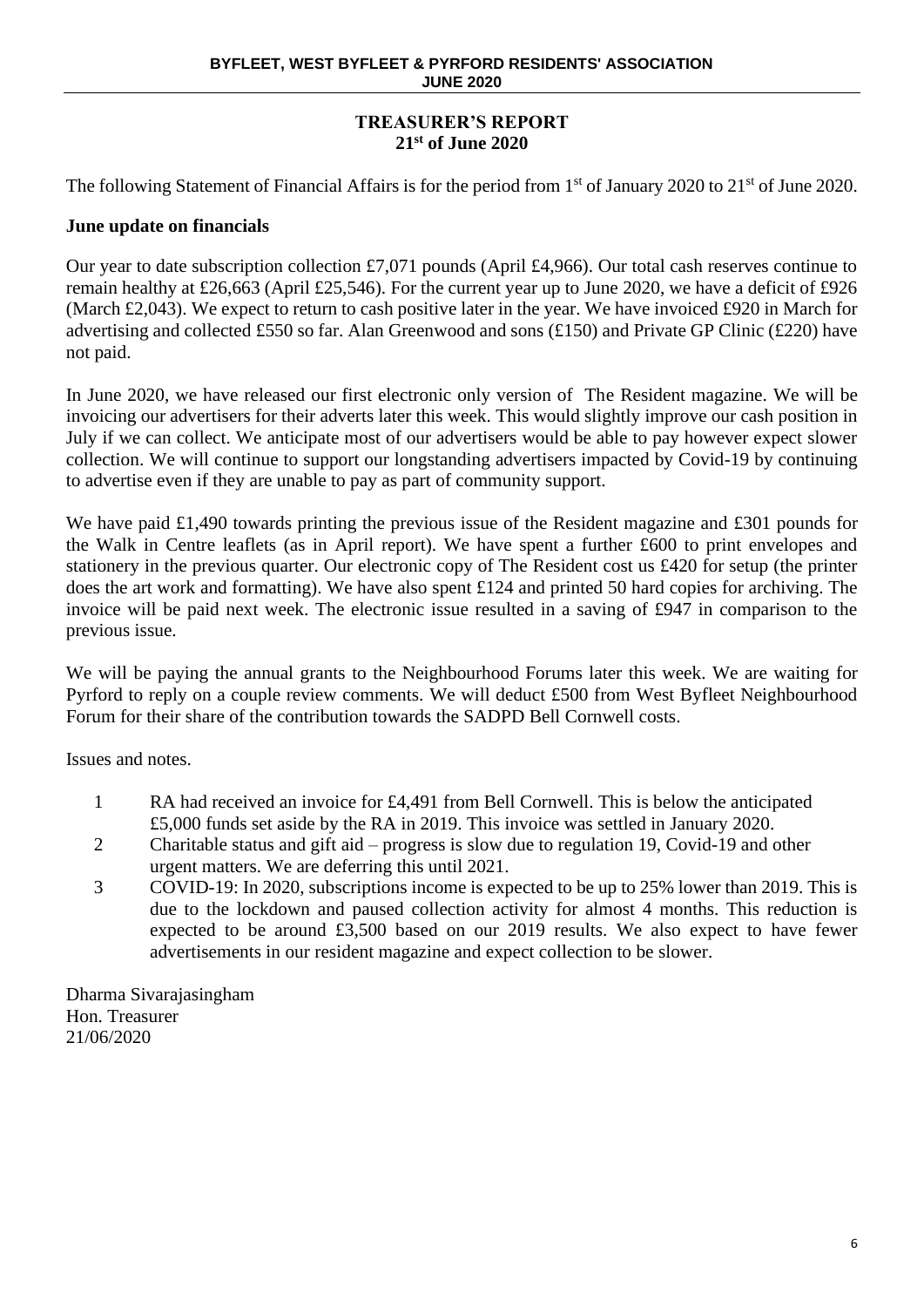#### **Byfleet, West Byfleet & Pyrford Residents**

| <b>Association</b><br>to | 21 June 2020                                                                                                                                                                                 |                                                               |                    |
|--------------------------|----------------------------------------------------------------------------------------------------------------------------------------------------------------------------------------------|---------------------------------------------------------------|--------------------|
|                          |                                                                                                                                                                                              | Year to date                                                  |                    |
| <b>INCOME</b>            | <b>Subscriptions and member</b><br>donations:<br><b>Byfleet</b><br>West Byfleet<br>Pyrford<br>Subscriptions not<br>allocated<br>2019 paid in 2018<br>2020 paid in 2019 or to<br>be allocated | £<br>499<br>2,259<br>3,186<br>1,127                           | £<br>7,071         |
|                          | <b>Advertising</b><br><b>Bank Interest</b><br><b>Donations</b><br><b>Other</b><br><b>Total Income</b>                                                                                        |                                                               | 780<br>28<br>7,879 |
| <b>EXPENDITURE</b>       |                                                                                                                                                                                              |                                                               |                    |
|                          | The Resident<br><b>Committee Expenses</b>                                                                                                                                                    |                                                               | 1,490              |
|                          | Street Rep Drop Ins<br>Room Hire not Comm.<br><b>AGM</b><br>Fetes                                                                                                                            |                                                               | 39<br>131<br>105   |
|                          | Display/Equipment<br>Donations:<br><b>Community Support</b><br>Insurance                                                                                                                     |                                                               | 500<br>4,792       |
|                          | Postage, Stationery & Printing<br>Sundries/Losses<br>Database/Web Expenses                                                                                                                   |                                                               | 618<br>1,130       |
|                          | Mileage/Parking<br>Forums - Pyrford<br>- Byfleet<br>- West Byfleet                                                                                                                           | 0<br>0<br>0                                                   |                    |
|                          |                                                                                                                                                                                              |                                                               | 0                  |
|                          | <b>Total Expenditure</b><br>Surplus/(Deficit)                                                                                                                                                |                                                               | 8,805<br>(£926)    |
| <b>Opening Cash</b>      |                                                                                                                                                                                              |                                                               | £27,589            |
| Closing Cash             | Surplus/(Deficit)                                                                                                                                                                            |                                                               | (E926)<br>£26,663  |
|                          | Analysis of Cash                                                                                                                                                                             | <b>Current Account</b><br>Un allocated Collections Accounts + | 3,375              |
|                          |                                                                                                                                                                                              | 2020 subs not allocated                                       | 1,127              |
|                          |                                                                                                                                                                                              | Overnight Deposit                                             | 7,007              |
|                          |                                                                                                                                                                                              | 32Day deposit                                                 | 15,154<br>£26,663  |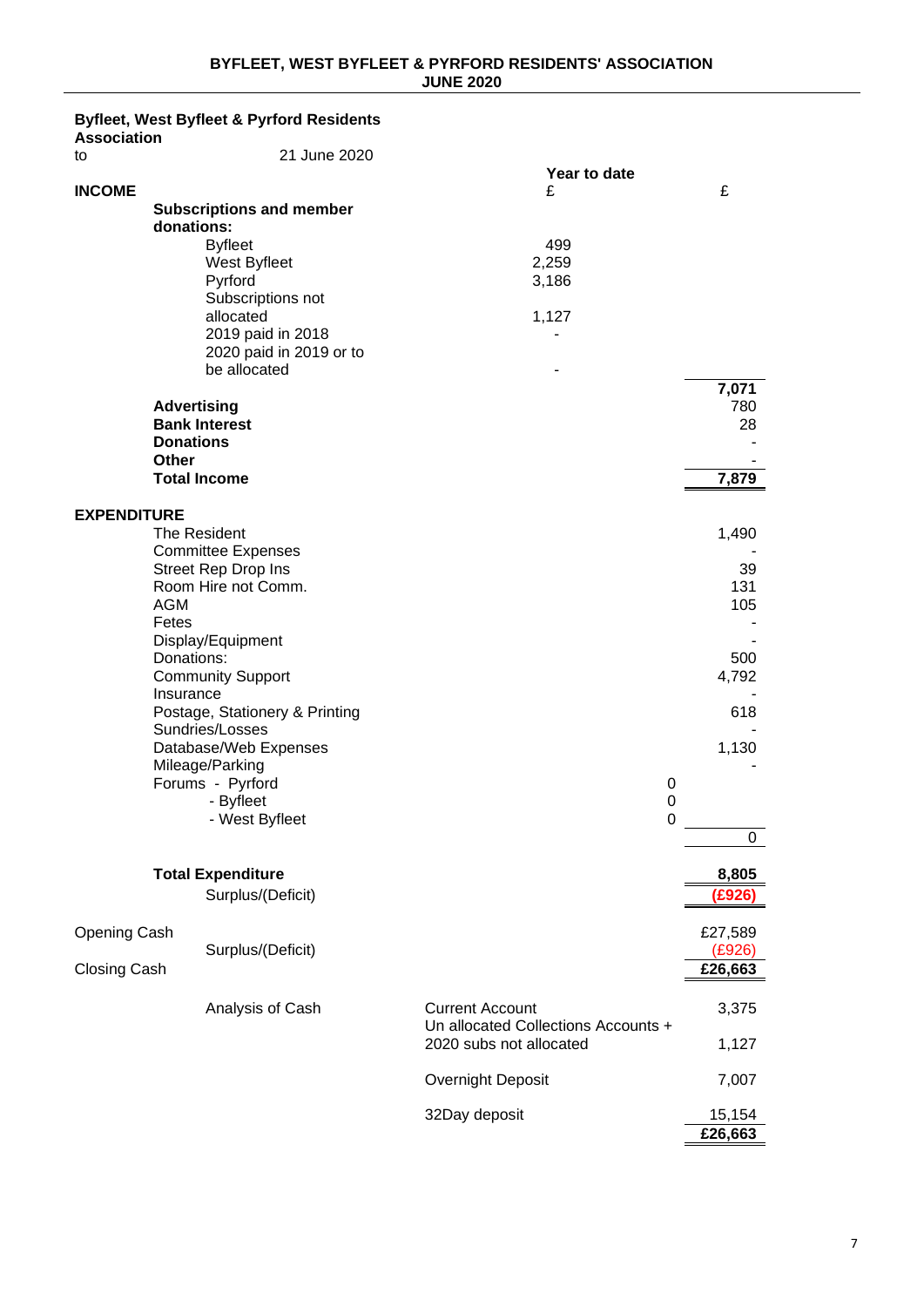| * | <b>Donations</b><br><b>FRIENDS OF BYFLEET -</b><br><b>GODFREY BENCH (2019</b> | £            |
|---|-------------------------------------------------------------------------------|--------------|
|   | commitment)<br><b>BYFLEET AMENITIES</b>                                       | 250          |
|   | (2019 Commitment)                                                             | 250          |
|   |                                                                               | £500         |
| * | <b>Community Support</b><br><b>BELL CORNWELL RE-</b>                          |              |
|   | <b>SADPD</b>                                                                  | 4,491        |
|   | Printing Leaflets - walk<br>in Centre                                         | 301<br>4,792 |
| * | <b>Sundries</b>                                                               |              |
|   |                                                                               | £0           |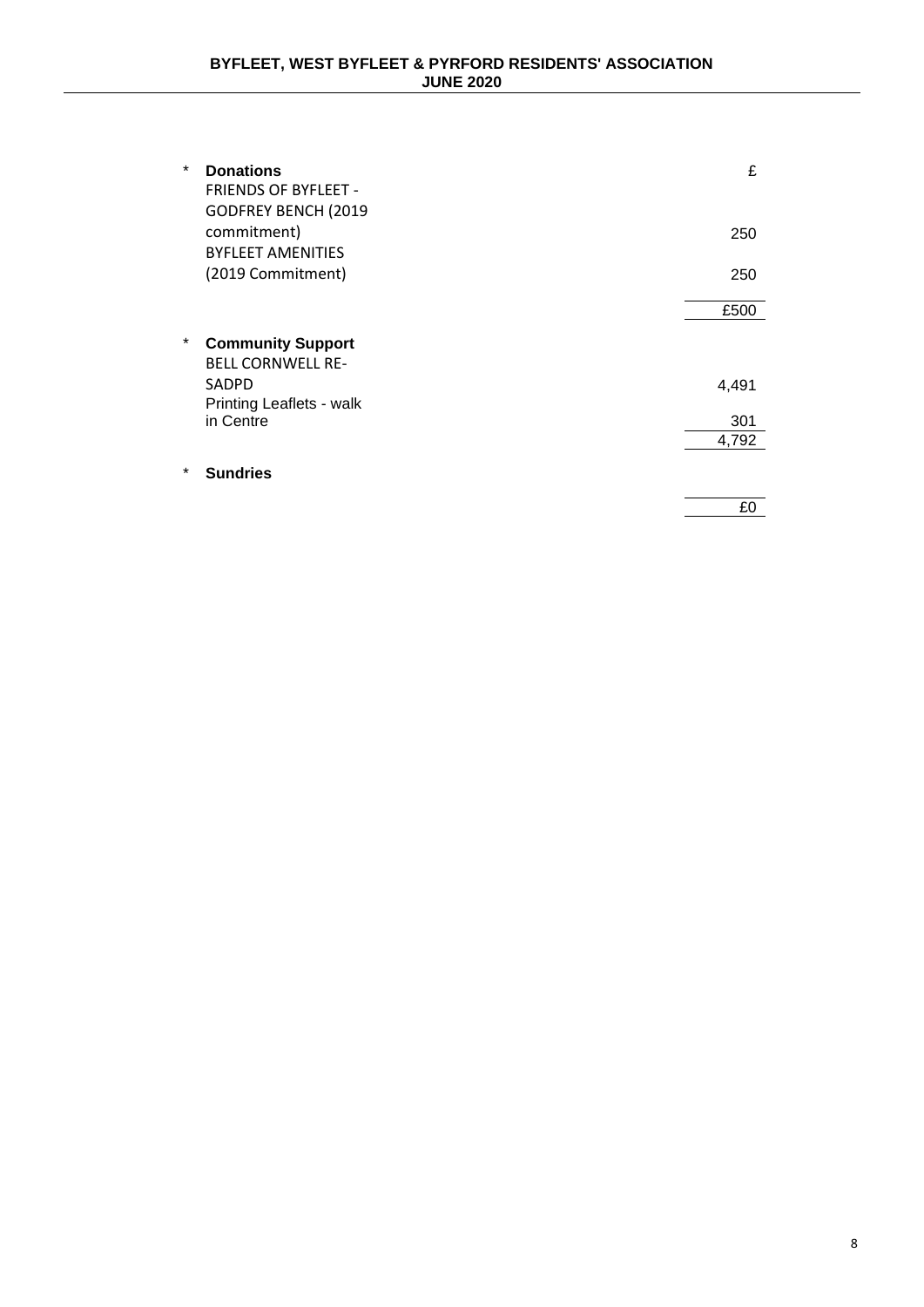# **PLANNING REPORT**

Of necessity I am for the time being standing in as Planning Coordinator.

I have attempted to extract those applications and/or decisions that I think are either of importance or interest. The vast majority of applications appear to be for fairly standard extensions or tree branch removals.

Wherever possible I have visited the sites and discussed any concerns (if any) relevant Forum.

This report covers information received up to Wednesday 17th June.

# **1. PLAN/2020/0082**

Erection of a three storey, part single storey extension to Globe House to extend 3No existing flats with associated landscaping works (part retrospective).

Address: Globe House, Lavender Park Road, West Byfleet, Surrey, KT14 6ND.

# **Approved**

# **2. PLAN/2020/0228 Twisted Stone Golf Club - Pyrford**

Internal alterations, infill courtyard, ground and first floor extensions, remove existing stairs and enlarge viewing gallery with new stairs, entrance porch, alterations to parking and driveway.

#### **Permitted**

There was considerable pressure from some residents to object. We declined to do so. This was an identical application to one that was allowed on appeal in 2017. A number of grounds of objection listed by residents had been addressed by the Inspector in 2017 and dismissed. The application was in accord with WBC Policy CS6. One of the main grounds that residents used for objection was that the application was for a change of use. Unfortunately there was nothing in the application that requested a change of use.

What was concerning was that the Neighbourhood Notification did not work with many letters not received.

# **3. PLAN/2020/0107**

First To Third Floor Flat, 63 Old Woking Road, West Byfleet, Surrey, KT14 6LF. Change of use to HMO (House of Multiple Occupancy) for 10 persons .

#### **Permitted**

WBNF Plan is silent on HMO's. While some of the rooms are not large they all meet the legal standard and really no grounds to object.

# **4. PLAN/2020/0366**

Boxgrove Cottage, Highfield Road, West Byfleet, Surrey, KT14 6QT

Subdivision of plot and erection of a two storey dwelling with accommodation in the roof space. Single storey side and rear extension to existing dwelling following removal of rear addition and the erection of a detached garage to the rear with accommodation in the roof space.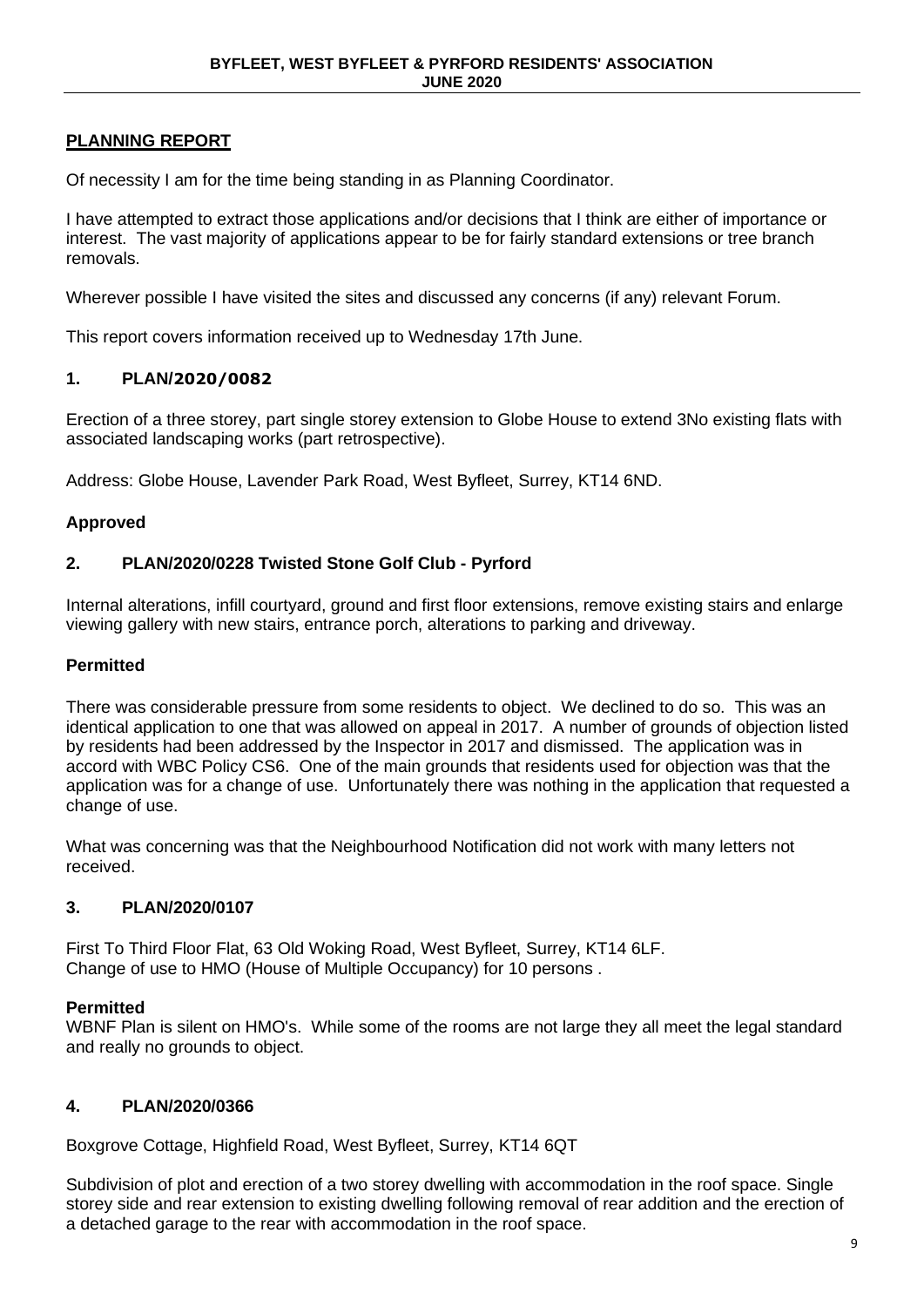We will come to a decision in conjunction with WBNF. Unlikely to object.

# **5. PLAN/2020/0309**

Prior notification for a proposed change of use from offices (Use Class B1a) to 30x residential units (Use Class C3) on ground, first and second floors | 30 - 38 High Road Byfleet West Byfleet Surrey KT14 7QN

# **Approved**

There appeared to broad support that this eye sore site was at last to be developed.

However there now appears to be concerns regarding "sub-standard" accommodation.

# **6. PLAN/2018/0978 and PLAN/2018/0979**

15 Old Woking Road, West Byfleet, Surrey, KT14 6LW, Full Planning Application Permitted 28 May 2020 Tanveer Rahman Change of use from a restaurant (A3 use class) to an optician's dispensary (A1 use class) and erection of a new shopfront. (Retrospective)

Advertisement consent application for the erection of a fascia sign. (Retrospective)

Collison's - At Last!

# **7. PLAN/2020/0382**

Outline application for the erection of a detached single storey dwelling with accommodation in the roof space within the curtilage of Flat 2, 141 Old Woking Road (Matters of appearance and landscaping reserved).

Flat 2 , 141 Old Woking Road, Woking, Surrey, GU22 8PD

# **The RA have objected.**

Main reasons are:

- > Not in accord with PNF Plan
- > Loss of privacy (139 OWR)
- > Not in keeping with other immediate houses and street scene
- > Over development of plot
- > Possible problems with cars having to reverse out onto OWR.

# **8. PLAN/2020/0202**

Pyrford Place, Pyrford Road, Woking. Surrey

Erection of two storey boathouse following demolition of existing boathouse refurbishment of existing footbridge and erection of single storey storage building and associated works.

#### **The RA have objected.**

Main reasons are:

- > Not in accord with PNF Plan
- > Building is on Green belt land and conflicts with NPPF in particular paragraphs 145(c) and (d).
- > Description of proposed design is confusing.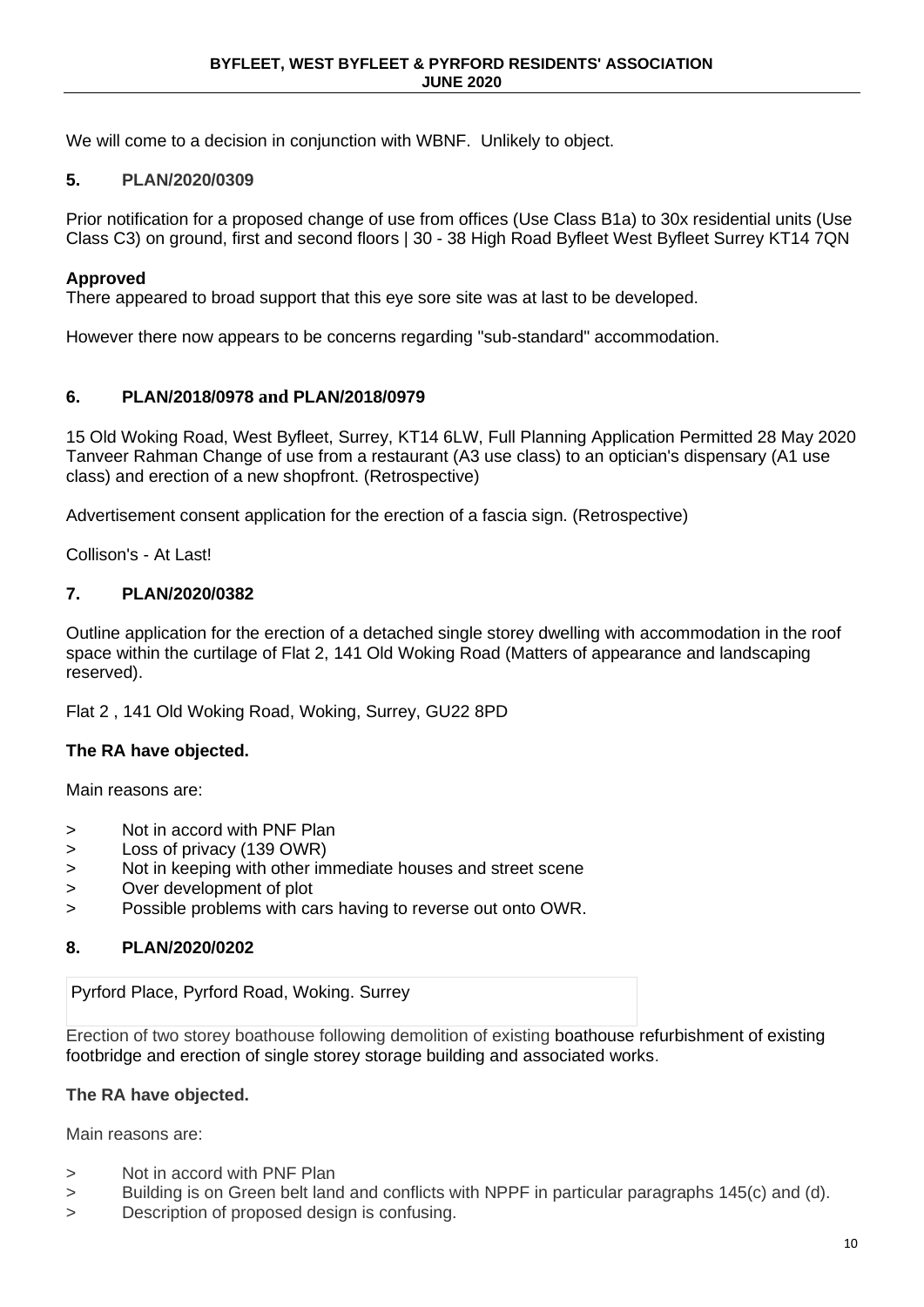- > Proposed structure is hide compared with current why?
- > Privacy issues.

# **9. PLAN/2020/0420**

Application Type: Full Planning Application

Subdivision of existing dwelling into two detached dwellings following demolition of parts of existing dwelling and external alterations.

Chestnut Lodge, Forest Road, Pyrford, Woking, Surrey, GU22 8LU

Will discuss with PNF. Unlikely to object. However both houses are very close together with side windows.

*Ref:SJCD/RA/Planning Report/June 2020*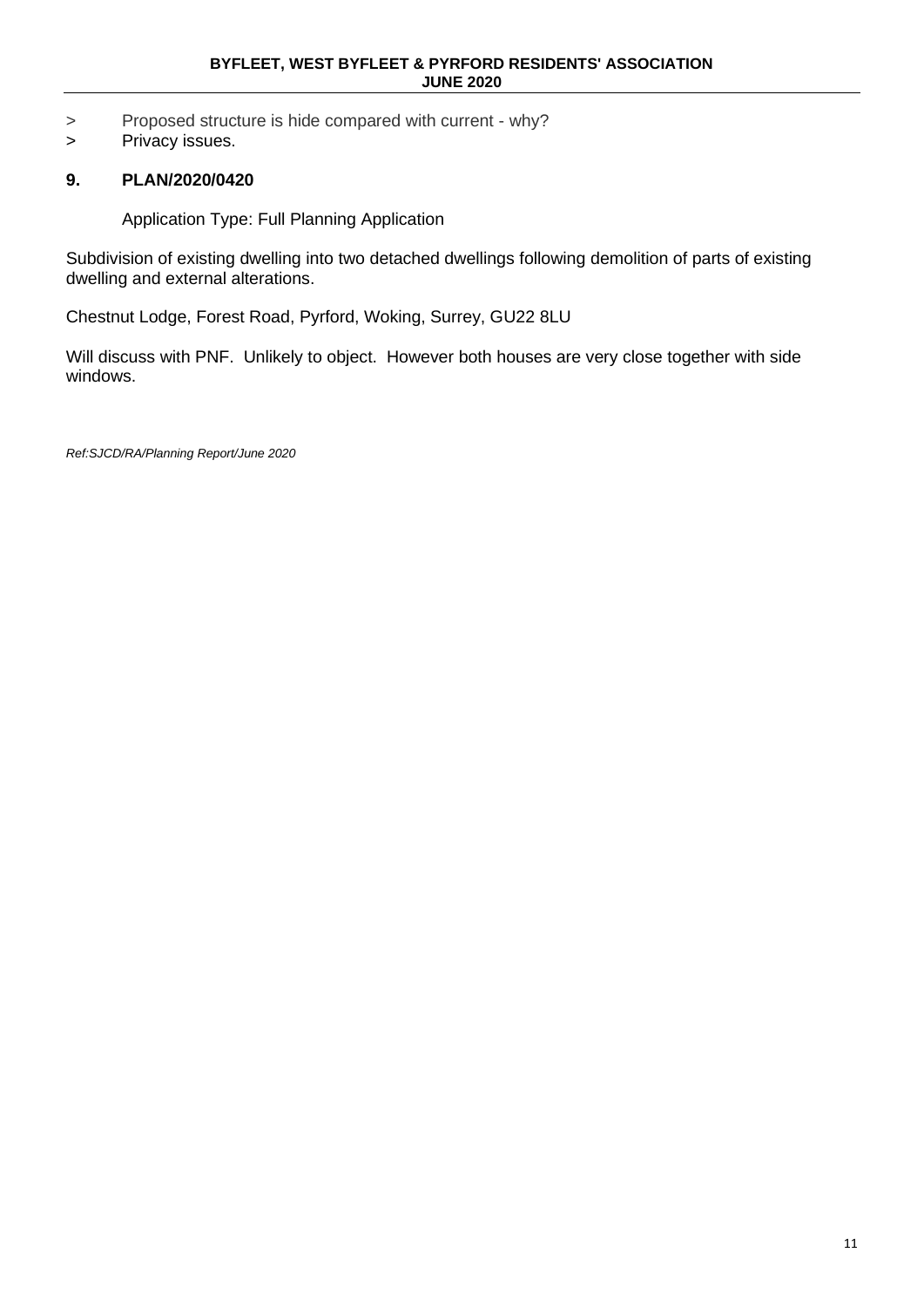# **MEMBERSHIP REPORT JUNE 2020 (19 JUNE 2020)**

# **KEY POINTS 2020 YEAR**

Membership subscriptions of **£5944** have been entered into the membership database and subscriptions of **£700**  have been banked but have yet to be entered and attributed to individual household members. In total £7086 of membership subscriptions have been received this year, compared to £**xxxx** at this time in 2019.

|                | Cash held by | Banked not | In.        | Totals | Totals 2019 |
|----------------|--------------|------------|------------|--------|-------------|
|                | <b>VRs</b>   | entered    | Membership |        |             |
|                |              |            | Database   |        |             |
|                |              |            |            |        |             |
| <b>Byfleet</b> | 362          | 10         | 504        | 876    |             |
| West Byfleet   | 40           | 605        | 2,254      | 2899   |             |
| Pyrford        | 40           | 85         | 3,186      | 3311   |             |
| <b>TOTAL</b>   | 442          | 700        | 5944       | 7086   |             |

#### **Email addresses:**

The number of email addresses is **50.4%. of total membership**, having grown from 35% at December 2018. The recent need to distribute Issue 164 of The Resident by email highlights the need for the RA to hold a higher percentage of emails. (It also highlighted that a small number of email addresses held were not correct.)

**ACTION POINT FOR COMMITTEE**: How can we improve this percentage?

#### **Membership drive**

The existence of the "free issue" Newsletter was advertised to the following community groups (either by email or posted to the facebook page):

*Byfleet* – Byfleet Represents!; Byfleet Represents Too; Byfleet Neighbourhood Watch; Byfleet Heritage Society; Byfleet Residents Neighbourhood Forum; Byfleet Community News; Byfleet Anything Goes

*West Byfleet* – West Byfleet & Pyrford Neighbourhood Watch; West Byfleet Families; West Byfleet Neighbourhood Forum; West Byfleet Community Gardening; Keep West Byfleet Going; St Johns West Byfleet

*Pyrford* – Pyrford Neighbourhood Forum; Pyrford – Past & Present;

Plus – Byfleet Local Independent Councillors; Nextdoor

I have received 8 enquiries from individuals wanting to join the RA (including from 2 who were already members!)

#### **Members' only access**

This area of the website is now in place, and a set of instructions explaining to RA members how to get set up on the site has been successfully "trialled".

**ACTION POINT FOR COMMITTEE:** At which point do we move to an online only alternative for members?

#### **Website Updates**

This is an ongoing task. I am currently working on the "Street Rep" section.

At a time when we are encouraging potential new members to look at our website, it is important that we keep posting new items and making relevant updates. Big thank you to Anita!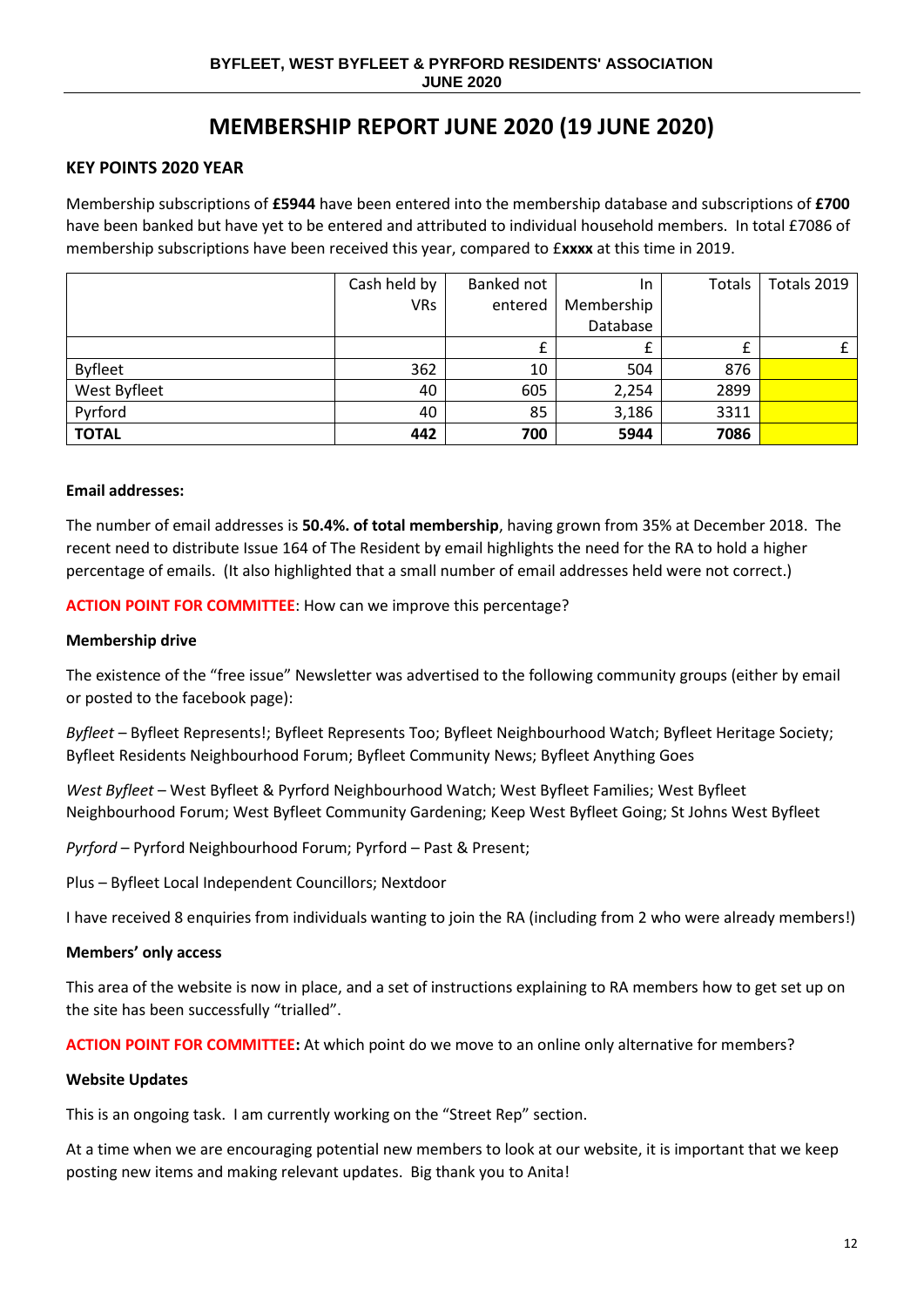Committee Photos – are all members of the Committee happy in principle for a photo to be posted to the website? (I am holding photos for a number of newer members from my time as Editor)

# **MEMBERSHIP DETAIL 2020 YEAR**

As at 16 June 2020 the membership was 2,372.

The numbers by village are shown below: -

| <b>Village</b> | <b>Dec-19</b> | <b>Jan-20</b> | <b>Feb-20</b> | <b>Mar-20</b> | Apr-20 | <b>May-20</b> | <b>Jun-20</b> | Month  | Year   |
|----------------|---------------|---------------|---------------|---------------|--------|---------------|---------------|--------|--------|
|                |               |               |               |               |        |               |               | Change | Change |
|                |               |               |               |               |        |               |               |        |        |
| <b>Byfleet</b> | 576           | 543           | 547           | 548           | 548    | PROVIDED      | 547           | $-1$   |        |
| West Byfleet   | 793           | 759           | 763           | 764           | 768    | TON           | 778           | $+10$  |        |
| Pyrford        | 1,089         | 1,011         | 1,016         | 1,018         | 1,029  |               | 1032          | $+3$   |        |
| Other          | 11            | 7             | 10            | 12            | 14     |               | <b>15</b>     | $+1$   |        |
|                | 2,469         | 2,320         | 2,336         | 2,342         | 2359   | INFORMATION   | 2372          | $+13$  |        |
| Movement       | (381)         | (149)         | 16            | 6             | 17     |               | 13            |        |        |

The amounts collected and entered on the database by village are:-

| <b>Village</b> | <b>Dec-19</b> | <b>Jan-20</b>            | <b>Feb-20</b> | Mar-20 | Apr-20 | <b>May-20</b> | June-20 | <b>Month</b> | Year   |
|----------------|---------------|--------------------------|---------------|--------|--------|---------------|---------|--------------|--------|
|                |               |                          |               |        |        |               |         | Change       | Change |
|                |               |                          |               |        |        |               |         |              |        |
| <b>Byfleet</b> | 2,740         | $\overline{\phantom{0}}$ | 40            | 100    | 263    | TON           | 504     | $+241$       |        |
| West Byfleet   | 4,822         | $\overline{\phantom{a}}$ | 10            | 30     | 1,337  | INFORMATION   | 2,254   | $+917$       |        |
| Pyrford        | 4,598         | -                        | 301           | 306    | 306    |               | 3,186   | $+2880$      |        |
|                | 12,160        | $\overline{\phantom{0}}$ | 351           | 426    | 1,906  | PROVIDED      | 5944    |              |        |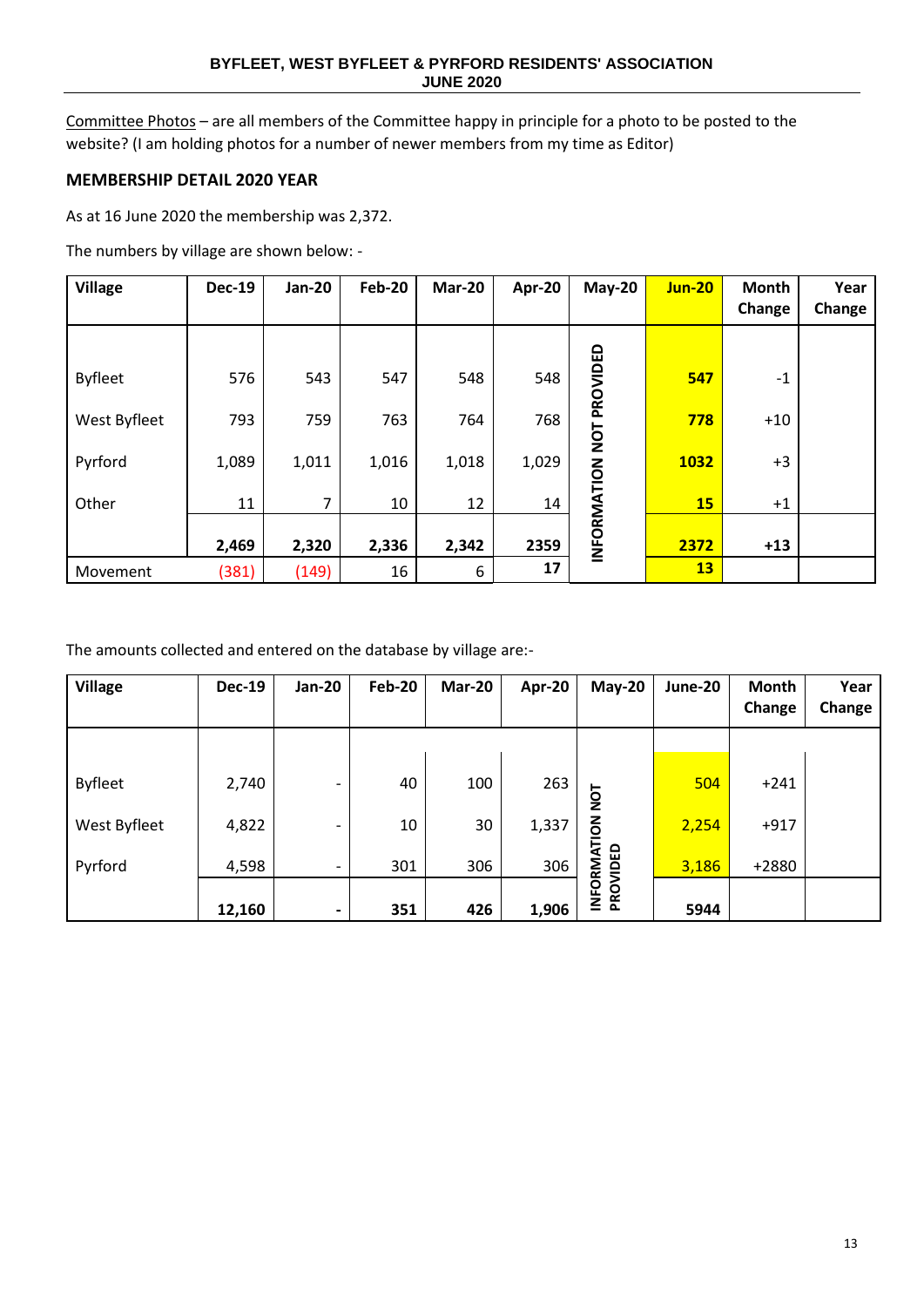# **Editor –Resident Association Report as at 23rd June 2020**

- Issue 164 of The Resident Magazine completed and uploaded to website
- I have received some good feedback from people on Issue 164
- Working on plan and schedule for Issue 165
- Preparing contents list and gathering any relevant articles for Issue 165
- I am carrying out a "lessons learned" exercise on my editorship of Issue 164 to identify any improvements for Issue 165
	- o Any feedback from the committee would be appreciated
	- o I have also asked the Gareth Vaughan and Sushil (team from Stag Printing) for their input into "Lessons Learnt"
- If anyone has any articles they would like to include, please email me
- Alan Fuller has now provided me Administration access to the RA website and set up area on website for archive copies of The Resident magazine. When I get time I will start to upload some.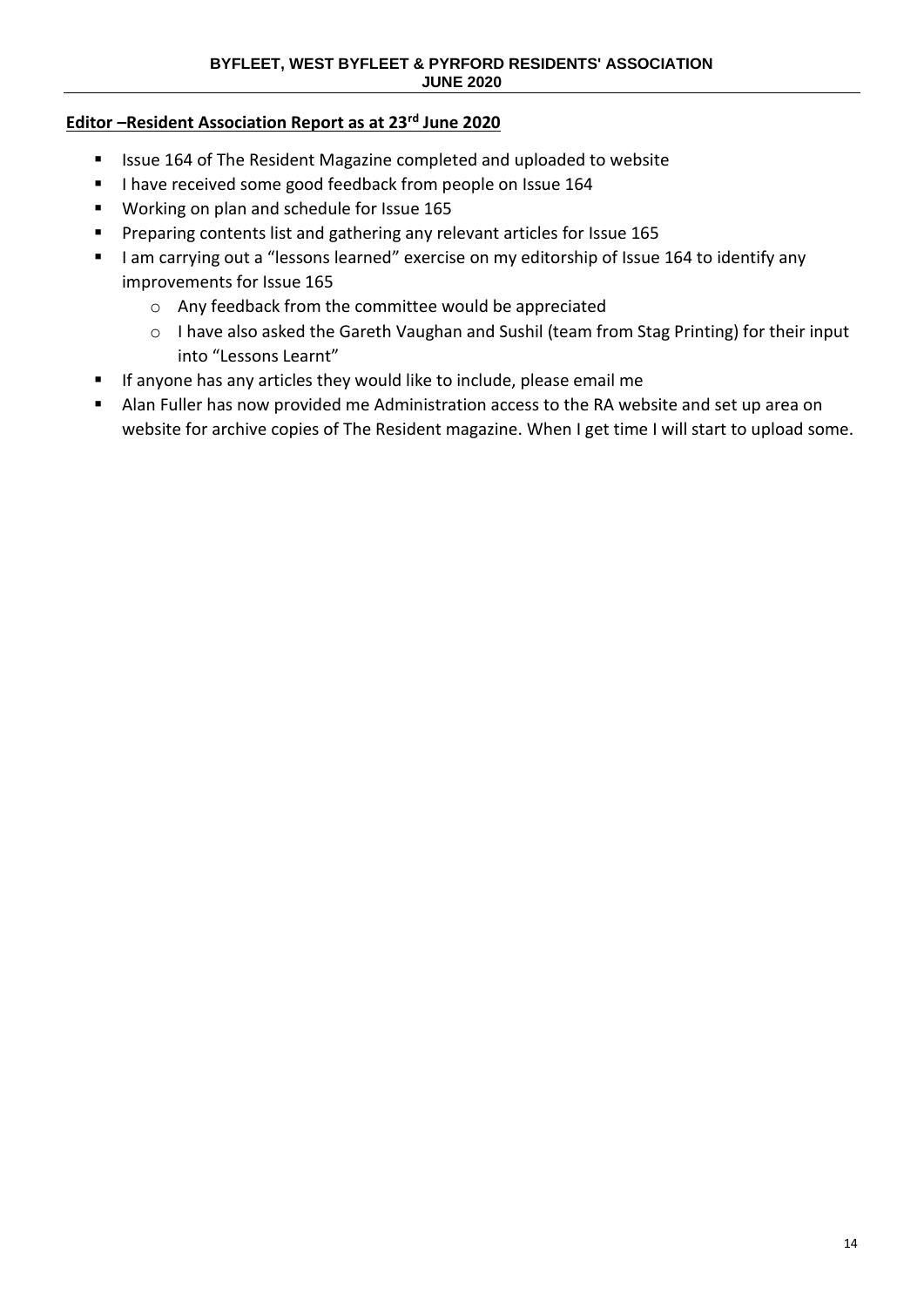# **Village Representative Report West Byfleet For Committee and Street Reps**

# **Admin**

Membership subs continue to come in via direct bank transfers which is providing very useful and some street reps have transferred all their subs collected (and kept the cash – useful for tipping delivery drivers!), the vast majority have provided subscriber details so we able to keep the membership database update. We have had a number of new members arising from the online Resident magazine, the Membership Secretary will no doubt provide details. A number are from Woodham which notionally falls within the WB VR orbit and some make a great contribution to the village (see below)

We still need to identify street reps for the top of Coldharbour Road, Claremont Road, Rivey Close and Madeira Road and related side roads. We are glad to report that we have got street rep for Stoop Court and Lindley House.

We also need better street rep coverage for blocks of apartments such as Globe, Magna, Wentworth, Tattenhall and Rosemount. With the massive increase in apartment accommodation in West Byfleet now and in the future, it is important we increase and improve our representation of members from this type of property.

# **Local issues**

As reported back in April, Coronavirus has clearly been the major issue. The various support groups, especially the WB Coronavirus Support group are working well. Once the crisis is over, we hope many of the volunteers will continue to help the community and even get more involved in the RA.

Despite the difficulties, the WB Community Garden Group have planted a fresh border outside the Library with the agreement of SCC staff. This will help improve the street scene, aid air quality and provide an example of community work in practice, many thanks to the participants particularly Katrina, Louisa and Rebecca (the first two from the Woodham side of the canal)

There was one appalling act of criminality last month when a group of teenagers attacked a policeman who was attempting to disperse them under the pandemic regulations. The main culprit was apparently later apprehended. Fortunately, this was an extremely rare event as evidenced by the horror of the community and the many words of support for the police who are well integrated into our community – even with their depleted resources.

Work with WB Neighbourhood Forum (WBNF) continues to be excellent and although many issues are necessarily parked at the moment. Much of the following also heavily involves WBNF.

Broadoaks development has resumed and work on road widening and the shared cycle/pedestrian path is being implemented at pace. The remainder of the path stretching between Byfleet and West Byfleet is still not approved despite the commitment dating from 2006 (see https://mycouncil.surreycc.gov.uk/Data/Woking Local [Committee/20061102/Agenda/Item 10 -Broadoaks development.pdf\)](https://mycouncil.surreycc.gov.uk/Data/Woking%20Local%20Committee/20061102/Agenda/Item%2010%20-Broadoaks%20development.pdf). It is very disappointing that despite the enthusiastic support of councillors, especially Amanda Boote and previously Richard Wilson, that WBC and SCC continue to fail to provide for the local community and the safety of, particularly, Fullbrook and BDB Byfleet pupils. It is worth remembering the massive amounts of Community Infrastructure Levy that West Byfleet is contributing to Woking Borough Council. We have raised an online petition (12<sup>th</sup> June) and are waiting for it to be accepted. This is being supported by WBNF, Byfleet Forum and Amanda, which will cause the matter to be reviewed again by the Woking Borough Council and Surrey County Council Joint Committee.

On a related matter, the Pelican crossing across the Parvis Road between Highfield Road and the Broadoaks entrance will be installed later this month. We had expressed concerns that the original plans showed the crossing to be some considerable distance from Highfield Road on the southside and the Recreation Ground entrance on the northside. The positioning of the crossing would deter users from Highfield Road from using the crossing and, without the path from Byfleet (see above), would only be used by residents of Broadoaks, not that that is a bad thing just not a benefit to the existing local community. Also, by not being adjacent to the Rec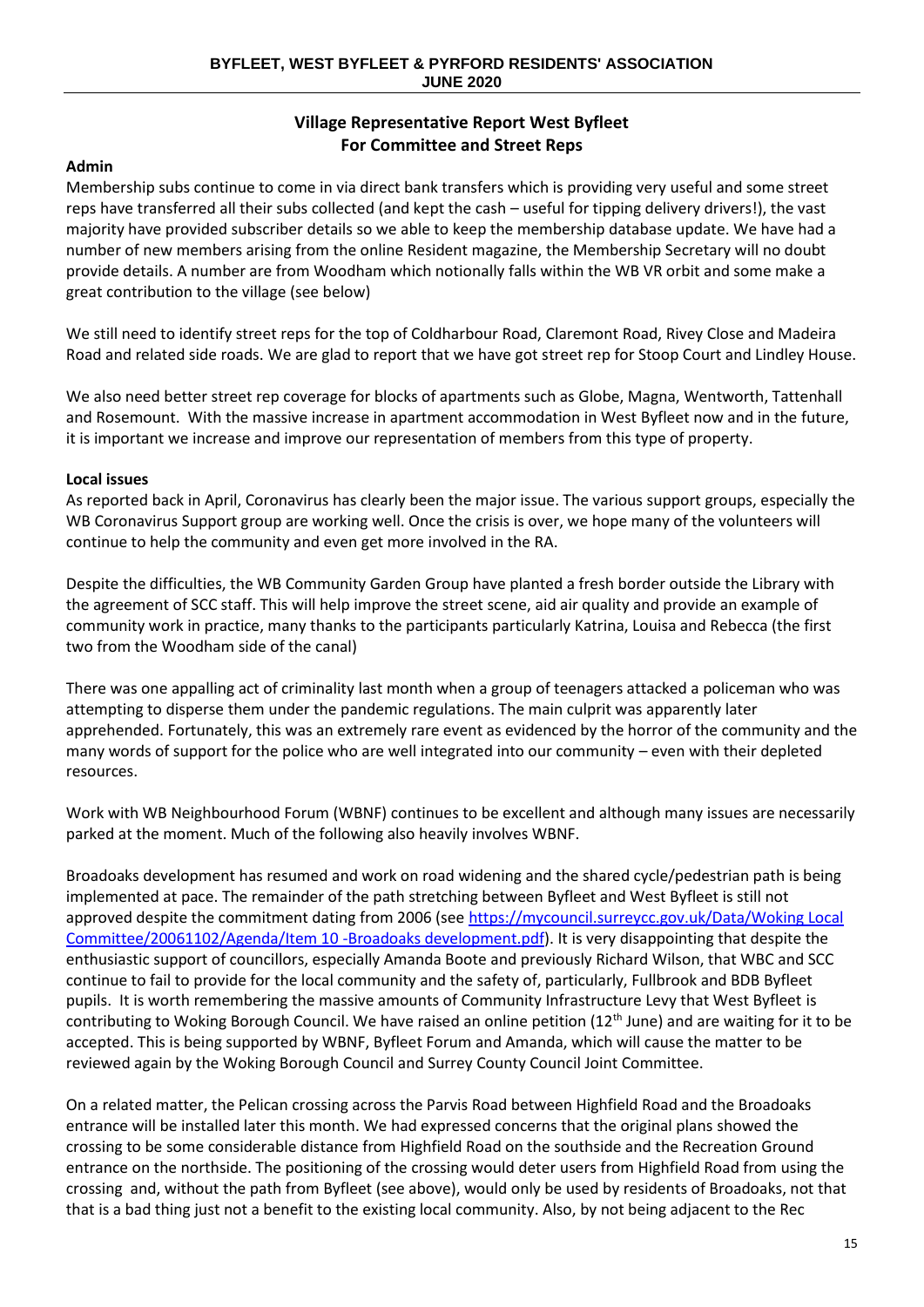entrance it would cause too much conflicting traffic between pedestrians and cyclists from opposite directions such that a new Rec entrance would be needed and also an extension to the shared path across the Rec that Richard Wilson had had installed. At the time of writing, it seems our concerns had been ignored and the crossing is being installed in its originally planned position – I hope I am wrong.

M25 noise petition, thanks to Amanda and Jonathan Lord, Highways England (HE) will be accelerating its maintenance of the banding between the concrete panels which should at least reduce the drumming noise but HE will not commit to resurfacing. This means the residents will still have to face the background noise which is obviously pretty noticeable in the summer when we spend time outdoors and have our bedroom windows open at night!

The Government has voted extra funds to support active travel schemes (walking, cycling etc) during the pandemic, SCC have asked County Councillors to respond. I have suggested some possible schemes, no doubt Amanda will report further.

Camphill Tip uses (Council and BUC elements). Following further discussion at the WBNF virtual meeting, Mary Bridgeman raised this at the Climate Change committee of WBC, It gained some support and Deputy Chief Exec Spinks will investigate further and report back, so possible positive moves at last.

Lastly a quick word of thanks to Amanda Boote and Herta in Jonathan Lord's office for chasing up the issues with flooding around the cycle park in Station Approach. The Railway companies are scheduled to investigate and hopefully remedy next week.

The following open issues are recorded here for continuity but have had no apparent movement since last report.

- 1 Woking BC outline planning proposals for districts (SADPD)
- 2 WBC Cycling and Walking Strategy (overdue)
- 3 WBNF Community Infrastructure Levy (see WBNF report)
- 4 The West Byfleet Community Festival (West Byfleet Live) committee has decided to cancel this year's event due to the pandemic. They will continue to meet to run a successful event in 2021.
- 5 Youth project, nothing further to report on at this time. Further information will be released later in the year.
- 6 Sheer House redevelopment proposals (see below)
- 7 Woodlands Ave Car Park and community safety. Please ring 101 with concerns of any apparent illegal activities. (Gary Elson will be raising the issue again with the Joint Committee and trying to get the security cameras properly maintained, our thanks to Gary for pursuing this.)
- 8 Highways England Walking and Cycling strategy for areas impacted by the M25 J10 proposals.
- 9 Highways England J10 proposals impact on Painshill junction from traffic congestion and nonmotorised user perspectives.
- 10 The traffic pollution monitoring from the Parvis Road positioning of detectors at relevant places is still outstanding.

# **Businesses:**

- 1. I observed at the WBBA virtual AGM. I took the opportunity to reinforce the RA 's support of the WBBA in any matters that will contribute to the wellbeing of the community and to thank them for their efforts.
- 2. As reported last time, Boots had agreed revised lease terms until early August and then close. At the moment, it looks like the village will be down to one pharmacy on August4th and none on Saturdays and Sundays. The RA has published, on our website, a list of alternate pharmacies including those offering delivery services for the lesser mobile.
- 3. WBBA members are receiving regular updates regarding what benefits and compensations are available during the current business closures and staffing layoffs. Thanks especially to Braywood who are being very supportive and to Gary Elson for signposting
- 4. WBBA now have 56 members over half the West Byfleet Businesses population.